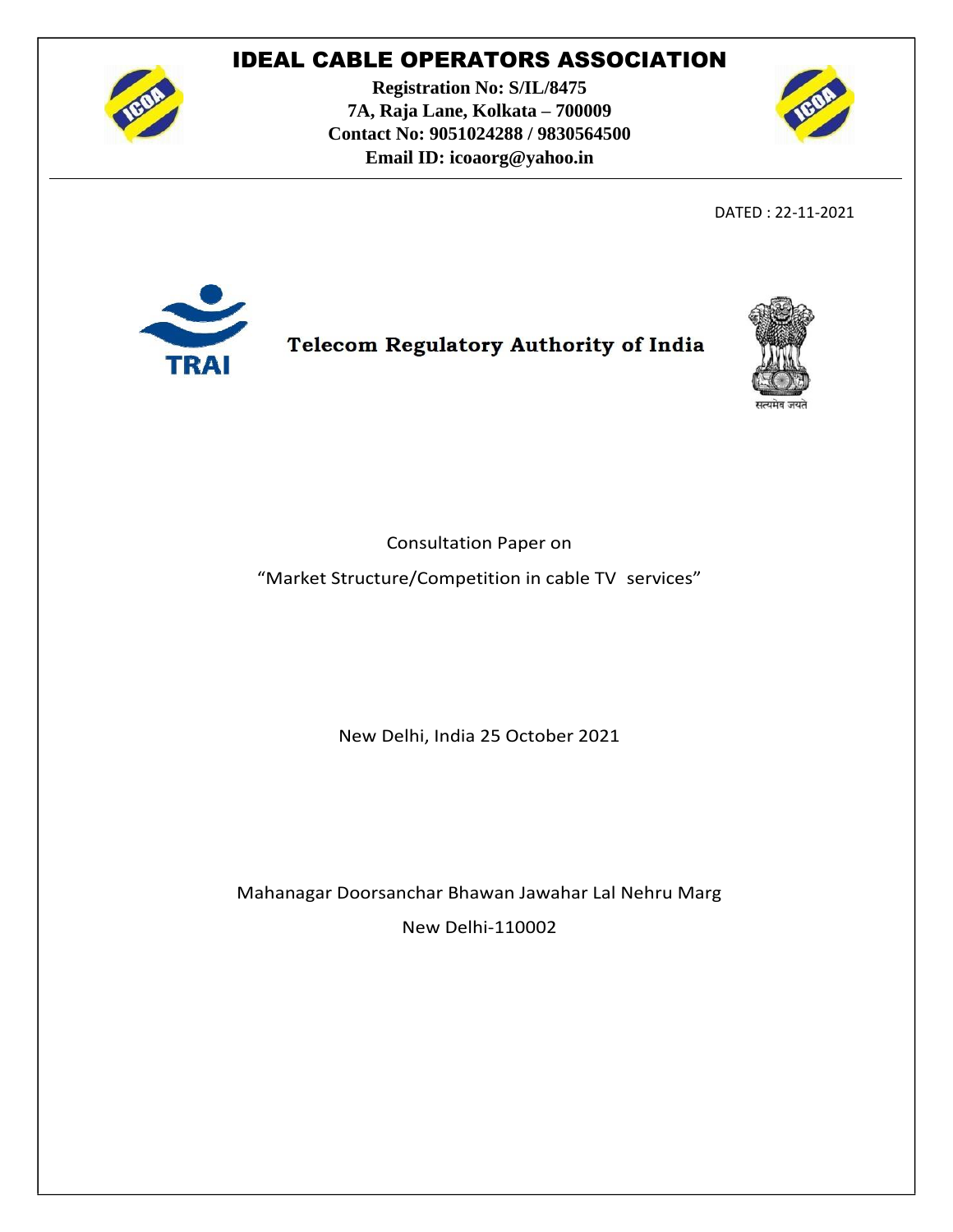

**Registration No: S/IL/8475 7A, Raja Lane, Kolkata – 700009 Contact No: 9051024288 / 9830564500 Email ID: icoaorg@yahoo.in**



#### **CHAPTER 4**

### **SUMMARY OF ISSUES FOR CONSULTATION**

**Q1: Given that there are multiple options for consumers for availing television services, do you think that there is sufficient competition in the television distribution sector? Elaborate your answer with reasoning/analysis/justification.**

**Ans. to the Q no. 1**: In the distribution sector MSOs and LCOs are involved to deliver service to the end users/viewers. In the state of West Bengal plenty of MSOs as well as LCOs are present and naturally there is enough competition for the wired service for cable tv thereby giving customers' independence to choose the cable tv service from any of the multiple service providers. So in the state of West Bengal sufficient competition is there in the television distribution. So no need for further competition. If it is further enhanced the service to end-users/customers may suffer due to over competition.

**Q2: Considering the current regulatory framework and the market structure, do you think there is a need to regulate the issue of monopoly/oligopoly/market dominance in the Cable TV Services? Do provide reasoning/justification, including data substantiating your response.**

**Ans. to the Q no. 2**: In the state of West Bengal there is no need to augment competition enhancement measures for the LCO sector as there are various and enough scope and options for customers to avail the cable TV service.

**Q 3. Keeping in view the market structure of television broadcast sector, suggest proactive measures that may address impending issues related to monopoly/market dominance in cable TV sector? Provide reasoning/details, including data (if any) to justify your comments.**

**Ans. to the Q no. 3:** Market dominance by MSOs in various ways as referred in the clause No. 3.6 does exist and very true. The MSOs with their larger economic power always try to make some sort of dominance by creating monopolistic situation either acquiring small MSOs or LCOs. So in this case some regulatory mechanisms are needed to regulate this kind of trends.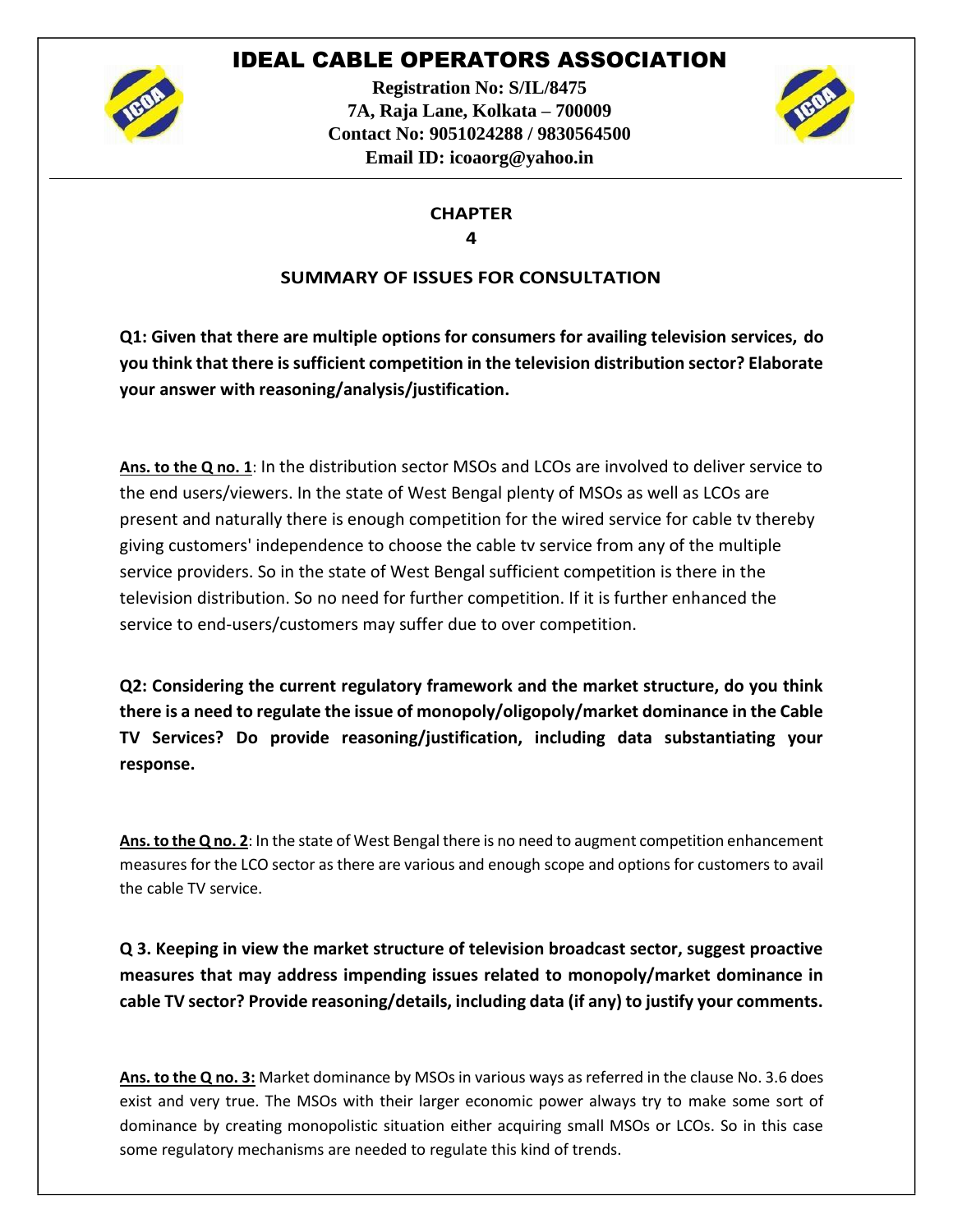

**Registration No: S/IL/8475 7A, Raja Lane, Kolkata – 700009 Contact No: 9051024288 / 9830564500 Email ID: icoaorg@yahoo.in**



As indicated in clause No.3.10 these type of cases are too small and sporadic and if those happen those are done by LCOs keeping the customers or the Developer of the gated housing in confidence after obtaining proper permission.

**Q4. Do you think that there are entry barriers in the Indian cable television sector? If yes, please provide the list and suggest suitable measures to address these? Do provide full justification for your response.**

**Ans. to the Q no. 4:** As of now there are no entry barriers in Indian Cable TV sector. But there is need to create barrier for new LCOs in West Bengal as the competition is too high here and if new LCOs are permitted in this way quality of last mile service may deteriorate due to cut throat competition.

**Q 5. Do you think that there is a need to regulate LCOs to protect the interest of consumers and ensure growth/competition in the cable TV sector? If yes, then kindly suggest suitable regulatory/policy measures. Support your comments with reasoning/ justification.**

**Ans. to the Q no. 5:** In West Bengal there is no need to regulate LCOs as there is enough competition prevailing here.

**Q6. What should be the norms of sharing infrastructure at the level of LCO to enable broadband services through the cable television infrastructure for last mile access? Is there a possibility that LCO may gain undue market control over broadband and other services within its area of operation? If yes, suggest suitable measures to prevent such market control. Provide detailed comments and justify your answer.**

**Ans. to the Q no. 6:** In West Bengal maximum LCOs share their own infrastructure of cable TV with the ISPs to enable broadband service to the users and enough competition exists here. So no need to apply any measure here.

**Q7. What should be the relevant market for measuring the market power of cable services? Do provide full justification for your response.**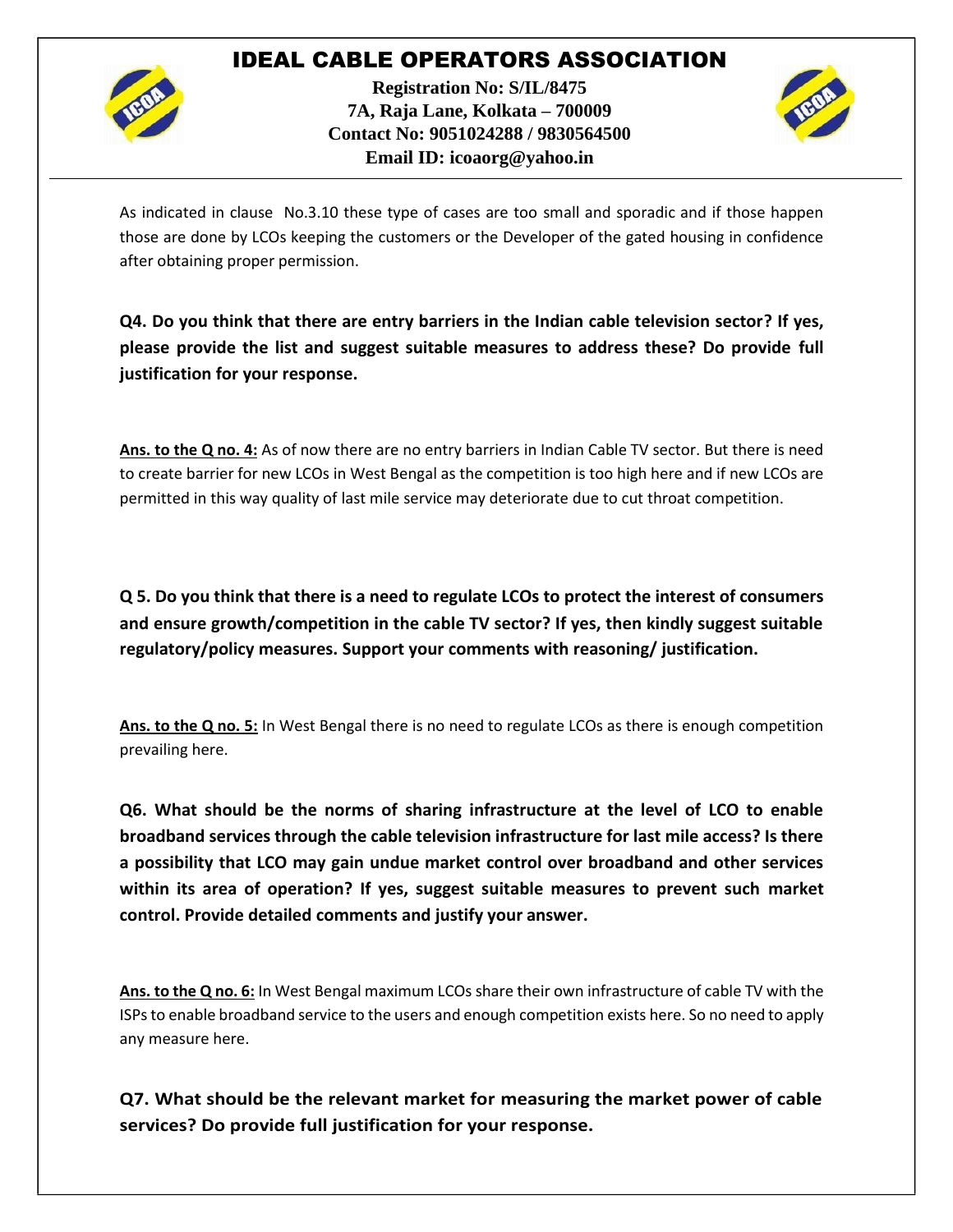

**Registration No: S/IL/8475 7A, Raja Lane, Kolkata – 700009 Contact No: 9051024288 / 9830564500 Email ID: icoaorg@yahoo.in**



**Ans. to the Q no. 7:** District should be the relevant market for measuring the market power.

**Q 8. Can a state or city or sub-city be identified as relevant geographic market for cable television services? What should be the factors in considerationwhile defining relevant geographic marketfor cable television services? Doprovidefull justificationfor yourresponse.**

**Ans. to the Q no. 8:** As stated in clause No. 3.18 India is a large diversified country and in a state say for example like West Bengal, the regional language spoken also varies district to district. The language used in the District of Darjeeling and Kalimpong is Nepali whereas Bengali is spoken in the rest of the state of West Bengal.

So spoken languages district wise should be factored in to define relevant geographical market.

**Q 9. Do you think that MSOs and its Joint Ventures (JV) should be treated as a single entity, while considering their strength in the relevant market? If yes, what should be the thresholds to define a MSO and its JV as a single entity? Do provide full** justification for your response.

**Ans. to the Q no. 9:** Yes, MSOs along with its JVs must be treated as single entity while considering the strength in

market.

Threshold: If an MSO acquires more than 20 percent share capital of an entity or LCO that must be treated as single entity in favour of the acquiring MSO.

**Q 10. Which method is best suited for measuring the level of competition or market concentration of MSOs or LCOs in a relevant market?**

**a) Provide your suggestions with justification.**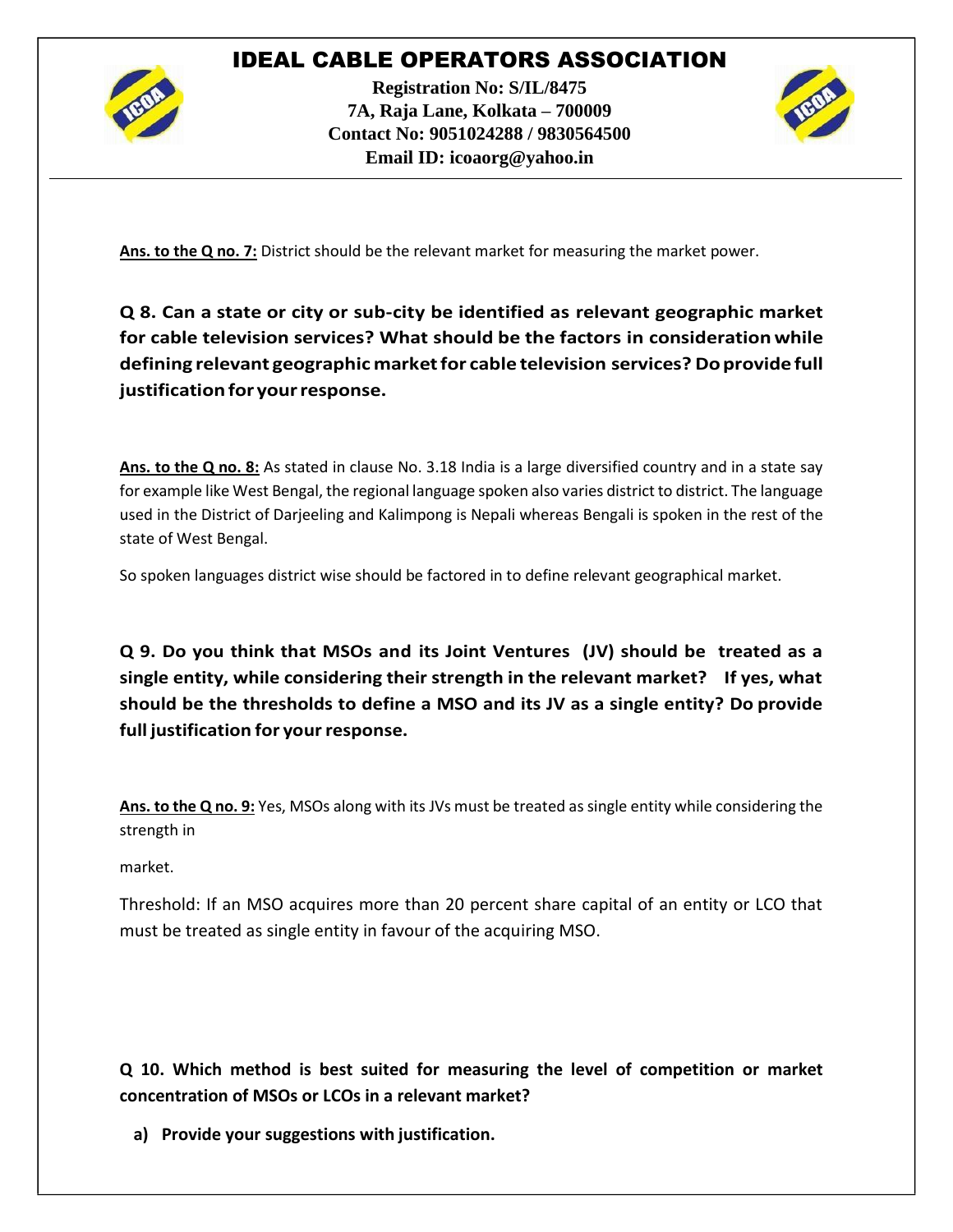

**Registration No: S/IL/8475 7A, Raja Lane, Kolkata – 700009 Contact No: 9051024288 / 9830564500 Email ID: icoaorg@yahoo.in**



- **b) Do you think that HHI is appropriate to measure market concentration of MSOs in the relevant market? Do provide full justification for your response.**
- **c) If yes, then in your opinion should MSO and its JVs may be considered as a single entity for calculating their HHI? Do provide supporting data with proper justification for your response.**

**Ans. to the Q no. 10:** HHI should be the best suited method to measure the market concentration and competition of

MSOs or LCOs.

a) Sheer competition always impacts product or service pricing.

b) HHI is appropriate to measure market concentration as it consider not only numbers

of connectivity it's also considers related revenue generated.

c) Absolutely, in this method of measuring concentration MSO and their

JVs should be

treated as single entity.

**Q 11. In case you are of the opinion that HHI may be used to measure market concentration of MSOs in the relevant market, then is there a need to revise threshold HHI value of 2500 as previously recommended? If yes, what should be the threshold value of market share beyond which a MSO and its group companies should not be allowed to build market share on their own? Do provide full justification for your response.**

**Ans. to the Q no. 11:** The threshold value of market share should be not more than 2000.

**Q 12. Do you think that there should be assessment of competition at LCOs level on district/ town basis? If yes, what should be threshold HHI in your opinion for such assessment. Justify your answer with detailed comments and examples.**

**Ans. to the Q no. 12:** As of now LCO level assessment of competition not needed**.**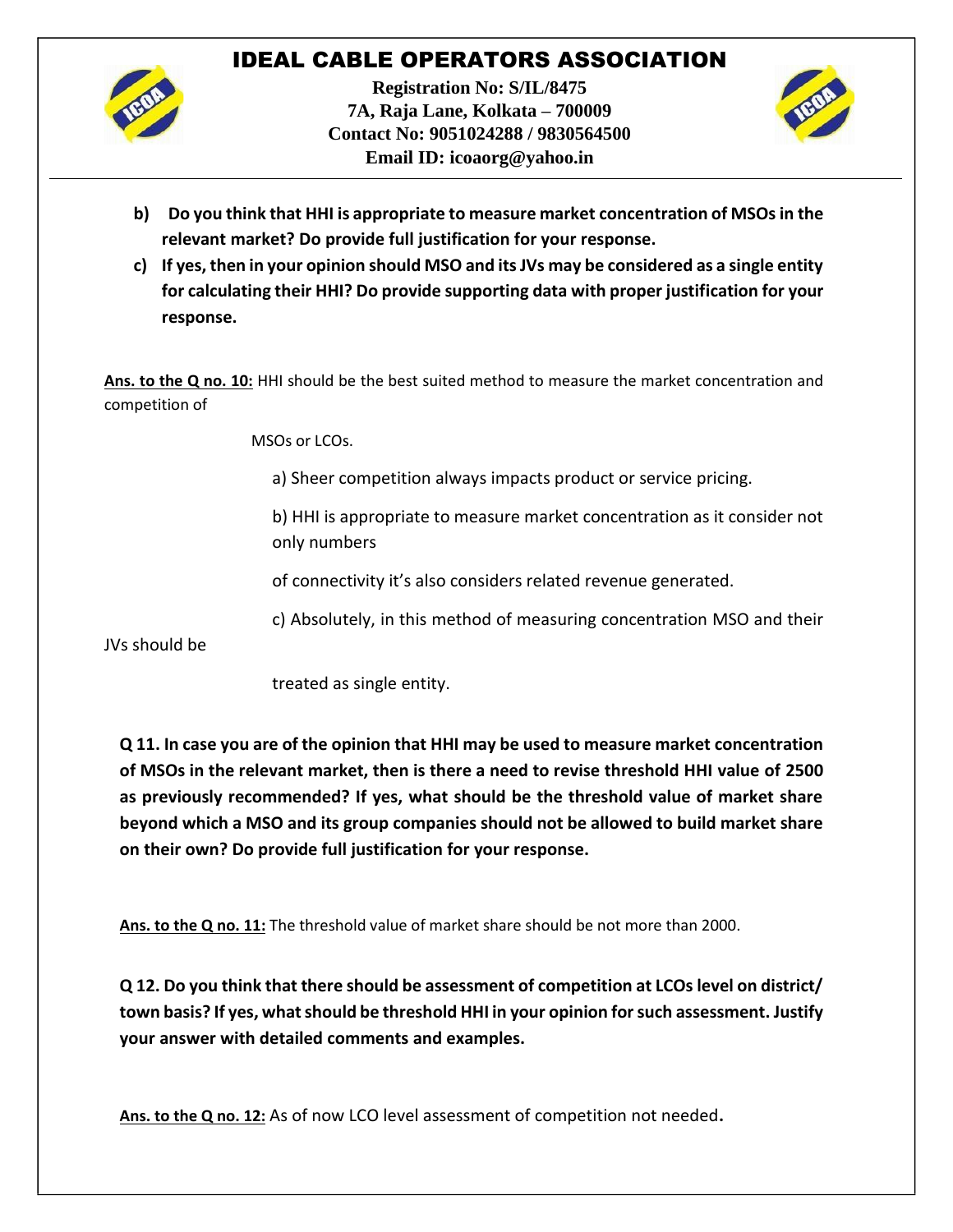

**Registration No: S/IL/8475 7A, Raja Lane, Kolkata – 700009 Contact No: 9051024288 / 9830564500 Email ID: icoaorg@yahoo.in**



**Q 13: In cases where a MSO controls more than the prescribed threshold, what measures/ methodology should be adopted to regulate so as to bring the market share/HHI below the threshold level? Specify modalities for implementation and effects of such process. Do provide full justification of your response**

**Ans. to the Q no. 13**:

No MSOs should allow going to merger having more than 2000 HH Index

**Q 14. Do you think that DTH services are not perfect substitute of cable television services? If yes, how the relevant market of DTH service providers differs with that of Multi System Operators or other television distribution platform owners? Support your response with justification including data/details.**

### **Ans. to the Q no. 14**:

No, we don't think DTH services are perfect substitute of Cable TV services unless and until they provide Internet or Broadband service along with Cable TV.

**Q 15. Is there a need to change the criterion of market share in terms of number of active subscribers for determination of market dominance? Should the active subscriber base of JVs may also be considered while determining the market dominance of a MSOs. Do elaborate on the method of measurement. Provide full justification for your response.**

### **Ans. to the Q no. 15**:

We think the number of customer sub base should be the major criterion to determine the market share of the MSO along with their JVs.

**Q 16. How the new technological developments and alternate services like video streaming services should be accounted for, while determining market dominance? Justify your response with data/ detailed comments.**

**Ans. to the Q no. 16**: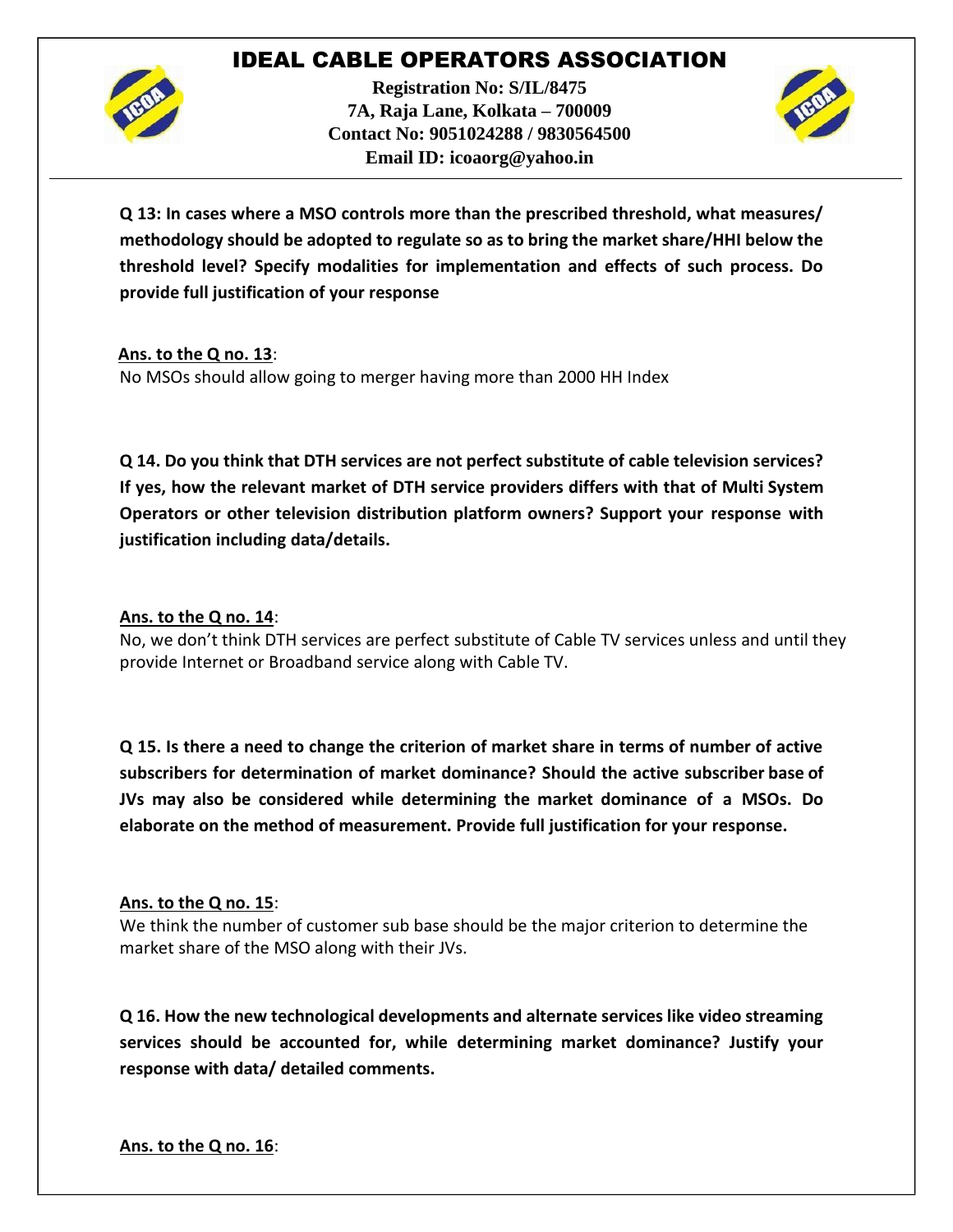

**Registration No: S/IL/8475 7A, Raja Lane, Kolkata – 700009 Contact No: 9051024288 / 9830564500 Email ID: icoaorg@yahoo.in**



In our view, technological development should be welcomed by all segments in this industry with a strict accountability and observation. Price parity should be maintained in the entire different streams of the industry, so that no consumer may feel being cheated. All viewing content should pass the bench mark of Indian culture and heritage. Viewing content should be segregated in two segments, with advertisement and without advertisement. Price of live content should be same in all platforms.

**Q17. If HHI is used for measuring the level of competition, do you agree with the restrictions prescribed in TRAI's previous recommendations? If no, do provide alternative restrictions for addressing monopoly/market dominance in a relevant market. Do provide full justification for your response.**

### **Ans. to the Q no. 17**:

Yes, we are agreed with TRAIs previous recommendation that in no circumstances HH Index of any MSO should exceed 2000

**Q18. M&A in the cable TV sector may lead to adoption of monopolistic practices by MSOs. Suggest the measures for curbing the monopolistic activities in the market. Explicitly indicate measures that should be taken for controlling any monopolistic tendency caused by a merger or acquisition. Do provide proper reasoning/justification backed with data.**

#### **Ans. to the Q no. 18**:

To stop the monopoly of any MSO, merger and acquisition should be under strict observation of authorized body, such as SEBI and company registration authority. In case of any merger and acquisition LCO should be informed and LCOs opinion should be emphasized and esteemed.

**Q 19. Ease of doing business should not be adversely affected by measures/ regulations to check merger and acquisitions. What compliance mechanism or regulations should be brought on Mergers and Acquisition to ensure that competition is not affected adversely, while ensuring no adverse impact on Ease of Doing Business? Do justify your answer with complete details.**

### **Ans. to the Q no. 19**: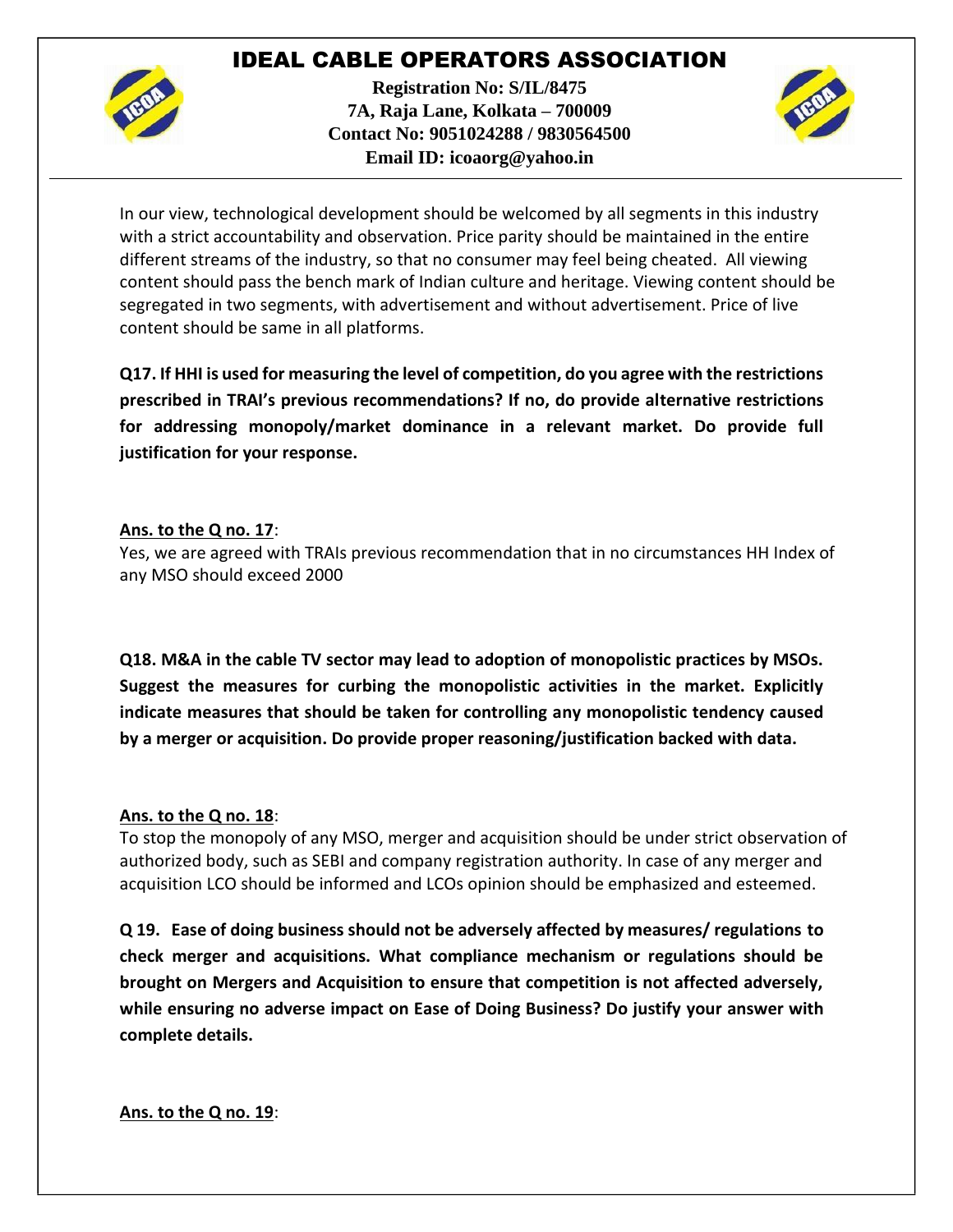

**Registration No: S/IL/8475 7A, Raja Lane, Kolkata – 700009 Contact No: 9051024288 / 9830564500 Email ID: icoaorg@yahoo.in**



Ease of doing business should not be hampered and affected by the regulation to restrict merger and acquisition by a MSO, as it may increase the monopolistic practice in different platform and multiple MSOs are present in the market. Consumers are in liberty to choose service providers according to their choices.

**Q20. Do you agree with the definition of 'control' as provided in the 2013 recommendations? If not, then suggest an alternative definition of 'control' with suitable reasoning/justification.**

**Q 21. Do you think that there should be different definition of 'control' for different**

**kinds of MSOs? Do explain with properjustification.**

#### **Ans. to the Q no. 20 & 21**:

Yes, we are agreed with the definition of "Control" which is described in the 2013 recommendation. Hence no further suggestion is stated.

**Q 22. Should TRAI restrict the ambit of its recommendations only on certain kinds of MSOs? Do provide full justification for your answer.**

#### **Ans. to the Q no. 22**:

Small MSOs cannot dominate market due to their size and volume. Big corporate and multinational MSOs have the power and practice to dominate market. Hence business organizations like JIO, Airtel should not be allowed to acquire all small MSOs or LCOs by their money power. They should reach to the consumers through LCOs instead of direct connect

**Q 23. Do you agree with the disclosure and monitoring requirements mentioned inthe 2013 recommendations to monitor the TV distribution market effectively from the perspective of monopoly/market dominance? If no, provide alternative disclosure and monitoring requirements. Do provide full justification for your response.**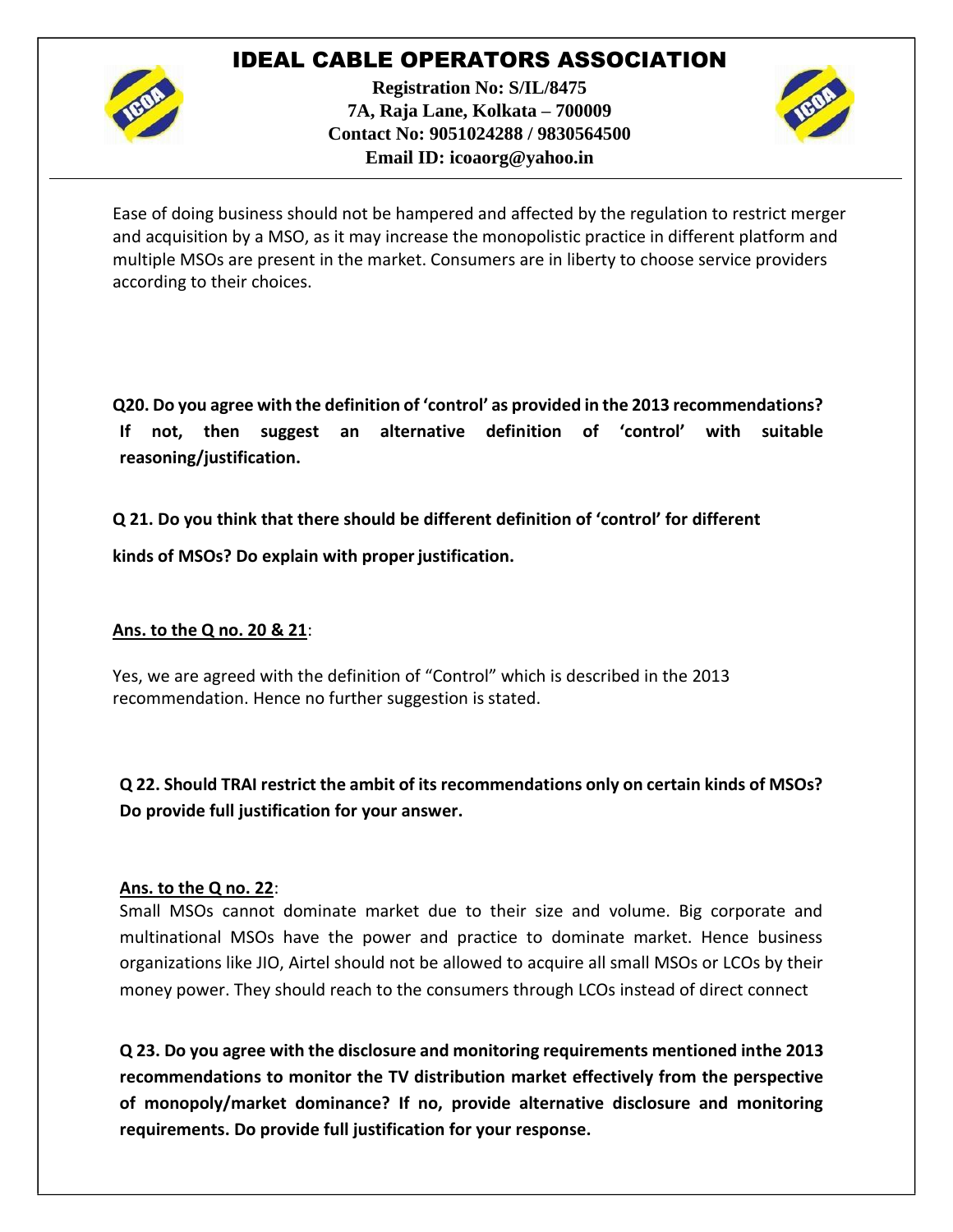

**Registration No: S/IL/8475 7A, Raja Lane, Kolkata – 700009 Contact No: 9051024288 / 9830564500 Email ID: icoaorg@yahoo.in**



### **Ans. to the Q no. 23**:

Yes, we are agreed with the disclosure details and monitoring requirement mentioned in the 2013 recommendation by TRAI to monitor the TV distribution market effectively from the perspective of monopoly or market dominance.

**Q24. Elaborate on how abuse of dominant position and monopoly power in the relevant market can manifest itself in cable TV services. Suggest monitoring and remedial action to preserve and promote competition. Do provide full justification for yourresponse.**

### **Ans. to the Q no. 24:**

Small MSOs and LCOs should always be encouraged. If they are abolished from the market, the big and corporate MSO will dominate and consumer will face the bad effect of monopoly. Therefore, big and multinational MSOs should not be liberated to connect consumers directly. Merger, takeover and acquisition by a big or multinational company MSO should go through proper observation and guideline of the concerned authority.

**Q 25. Is there a need to recommend cross-holding restrictions amongst various categories of DPOs/ service providers? Do give detailed justification supporting the comments.**

#### **Ans. to the Q no. 25**:

Cross holding of both Horizontal and Vertical, among various categories of service providers should be maintained with proper regulation.

**Any Other Issues**

**Q 26. Stakeholders may also provide their comments on any other issue relevant to the present consultation**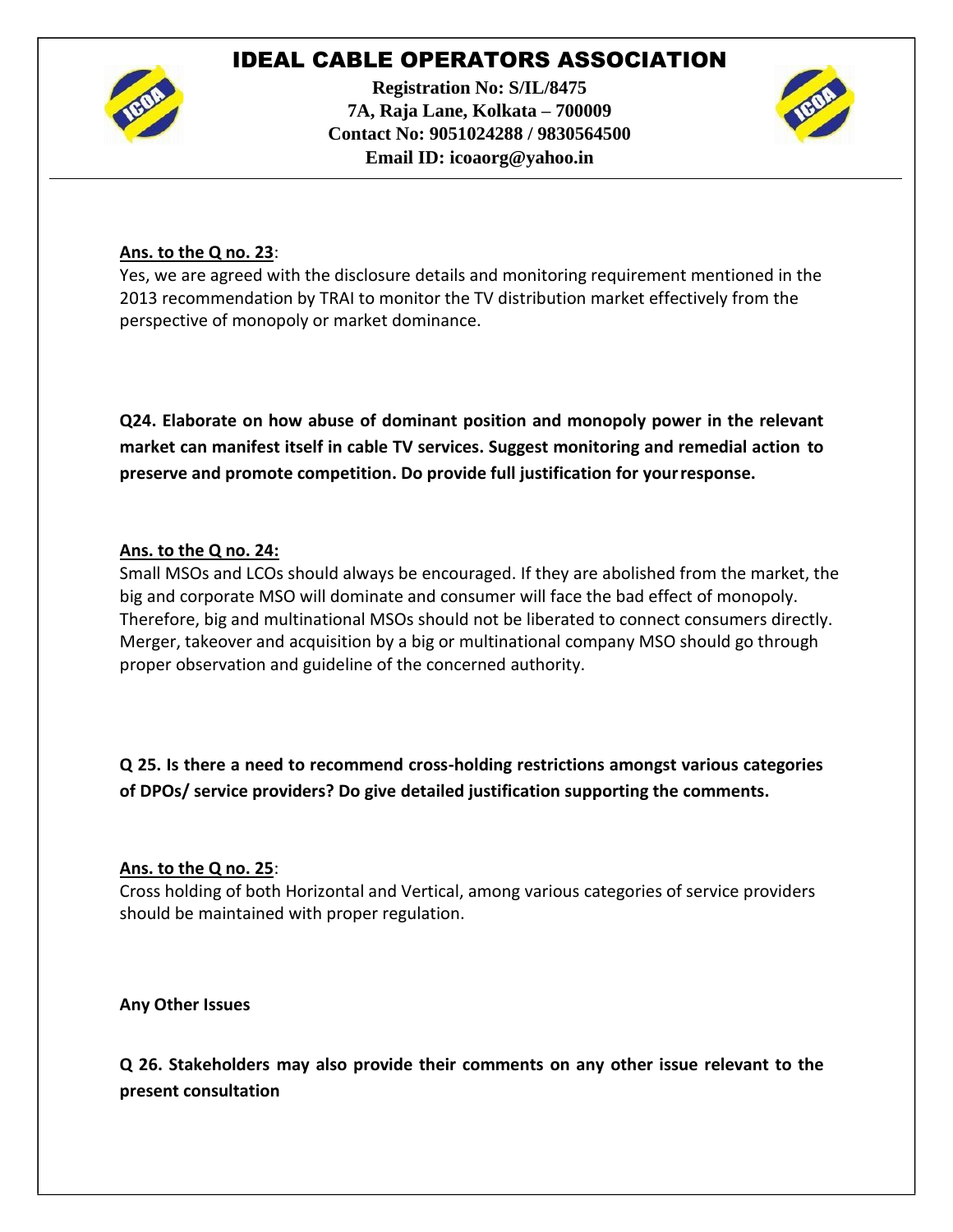

**Registration No: S/IL/8475 7A, Raja Lane, Kolkata – 700009 Contact No: 9051024288 / 9830564500 Email ID: icoaorg@yahoo.in**



The business that once started with a VCP/VCR, some coaxial cables and few connectors by a handful of dreaming young people has now become a giant industry of 70,000 (seventy thousand crores) throughout India in 2020-21. Cable operators or rather LCOs are providing hundreds of channels to esteemed consumers with tireless efforts and timely technical improvisations. We, the cable operators have always been faithful, sincere and co-operative with MIB (or rather the government) and TRAI although many operators have been lost from the business scenario of this cable industry.

We state our faith and gratitude to TRAI like before and welcome the newly released consultation from the bottom of our hearts. But TRAI has to realise one thing with an open mind and goodwill…that to restrict monopoly and maintain competition in the market a single operator should not be ousted from the cable business. TRAI should ensure the existence of LCOs and ensure healthy competition and maintenance of the business with accordance to the prevailing size of the market.

In case of service through wire, no MSO or corporate should be allowed by TRAI or the government to serve consumers directly because it may create a wave of unemployment in the industry.

TRAI should bring OTT or video streaming platforms under a strict regulation in accordance with the benchmark of Indian socio-cultural demands and heritage and the price of OTT content should be at par with cable TV platforms. Until and unless OTT platforms are regulated the price of broadcasting content should remain same on both platforms.

TRAI should not allow pay channels to be transmitted in free DTH services. Currently, 52 pay channels are available in free DTH services which are creating discrimination in the cable viewing platform. If TRAI is sincere about reducing cable viewing costs then they should arrange efforts to